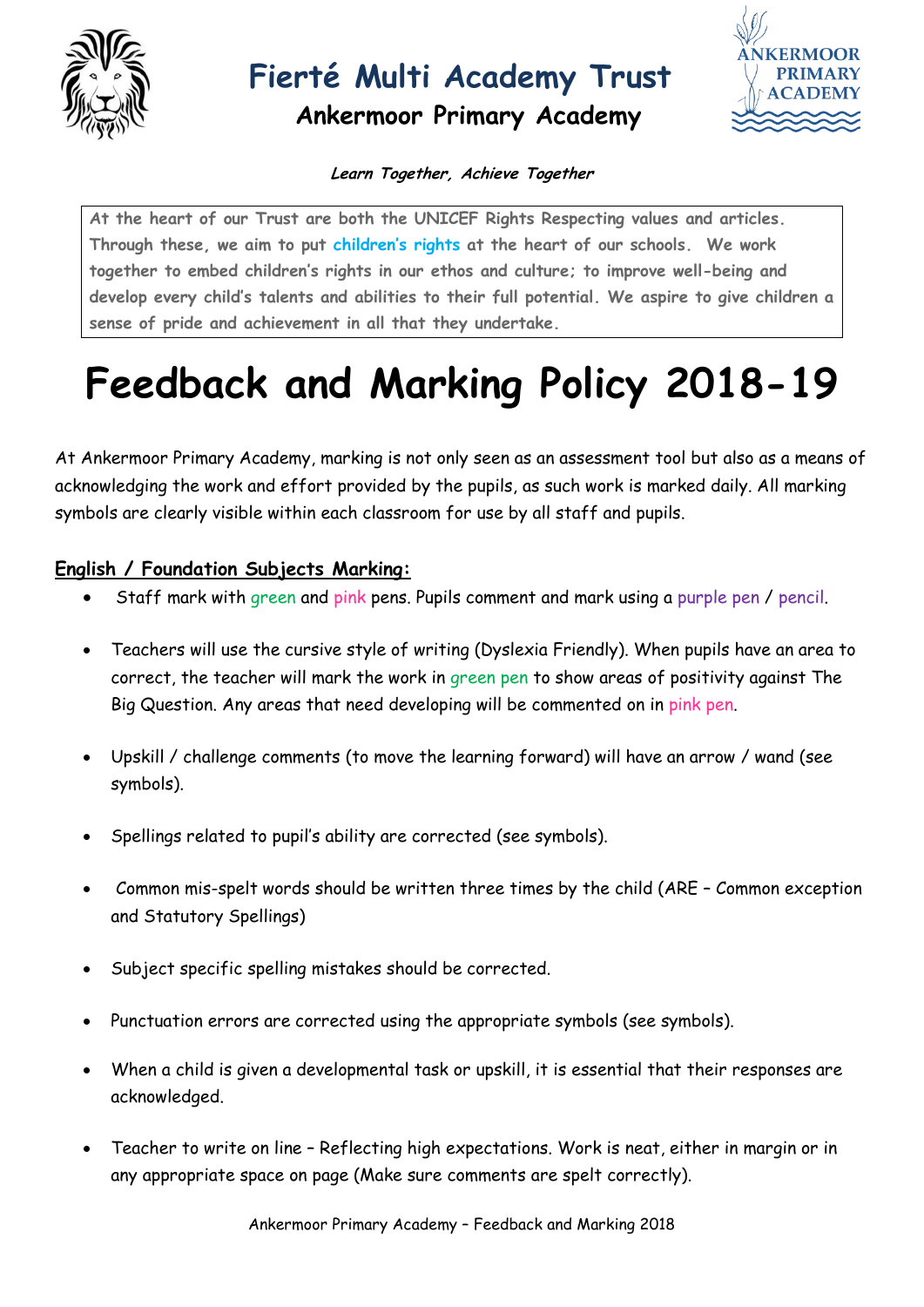#### **Maths Marking:**

- Reversal of numbers or letters is corrected using the pink pen and the pupil then practices by writing out correctly three times.
- Answers are marked with ticks when correct and underlined when incorrect as appropriate (see symbols sheet).
- When an answer has been marked as incorrect, then corrected by the child, a tick is given next to the new answer. (It is essential children's responses are acknowledged).
- Teachers will use the cursive style of writing (Dyslexia Friendly). When pupils have an area to correct, the teacher will mark the work in green pen to show areas of positivity against The Big Question and the Steps to Success. Any areas that need developing will be commented on in pink pen.
- Upskill/ challenge comments (to move the learning forward) will have an arrow / wand (see symbols).

#### **Assessment:**

- Children are also encouraged to peer-assess and self-assess and will use purple pen to show pupil marking / feedback acknowledged with a stamp by the teacher.
- Children complete reflective marking at the beginning of each lesson i.e. read the teacher's marking; complete a challenge and make a comment/tick in acknowledgement. Staff check the corrections.

#### **Rewards:**

Stickers, house points, head teachers awards may be awarded.

#### **Corrections:**

Corrections are completed before the next piece of work is begun.

#### **Monitoring:**

This policy was reviewed September 2018 and will be monitored by staff and Governors.

Signed: Mr Simon Russell

Date: September 2018 Review: September 2019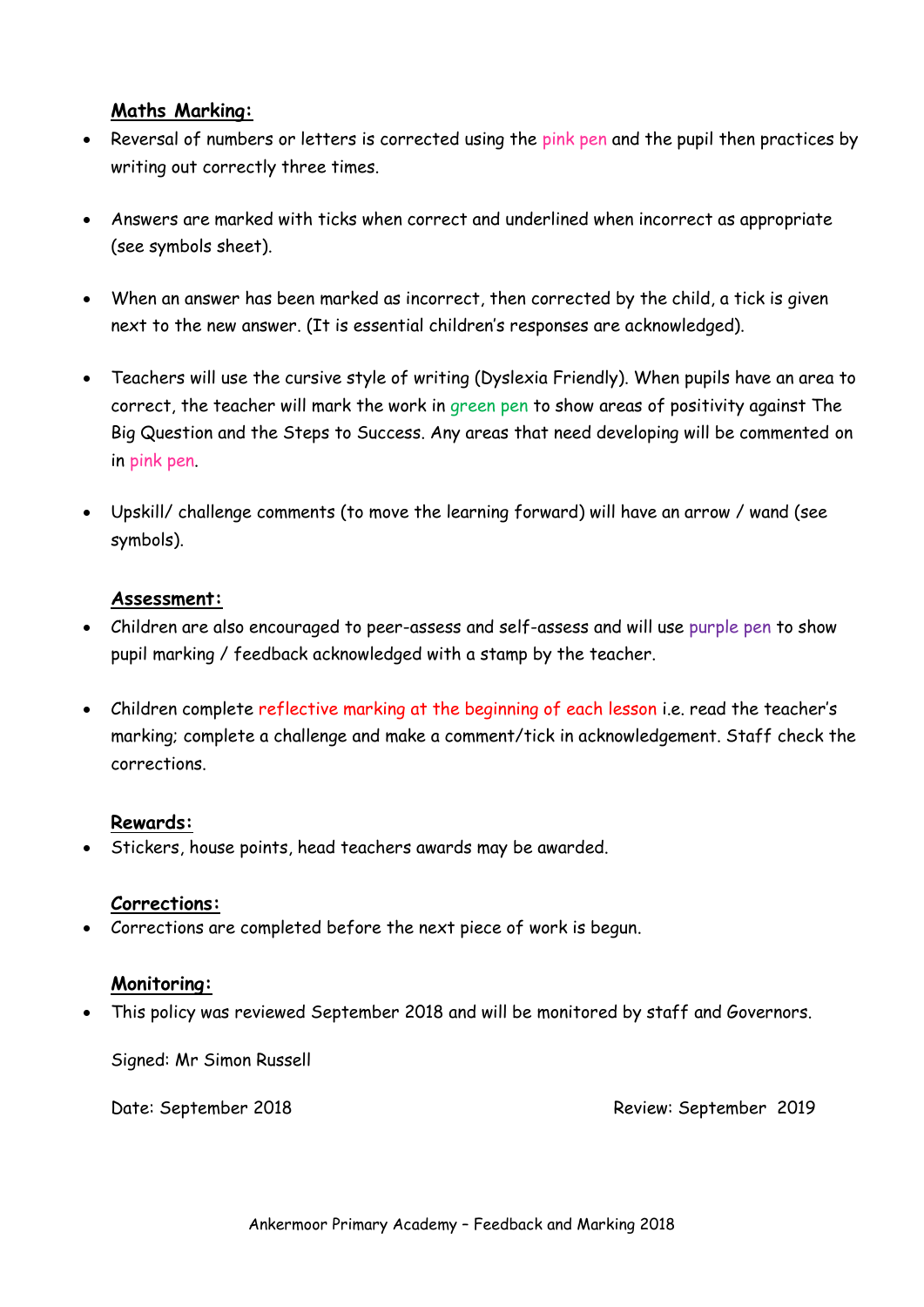